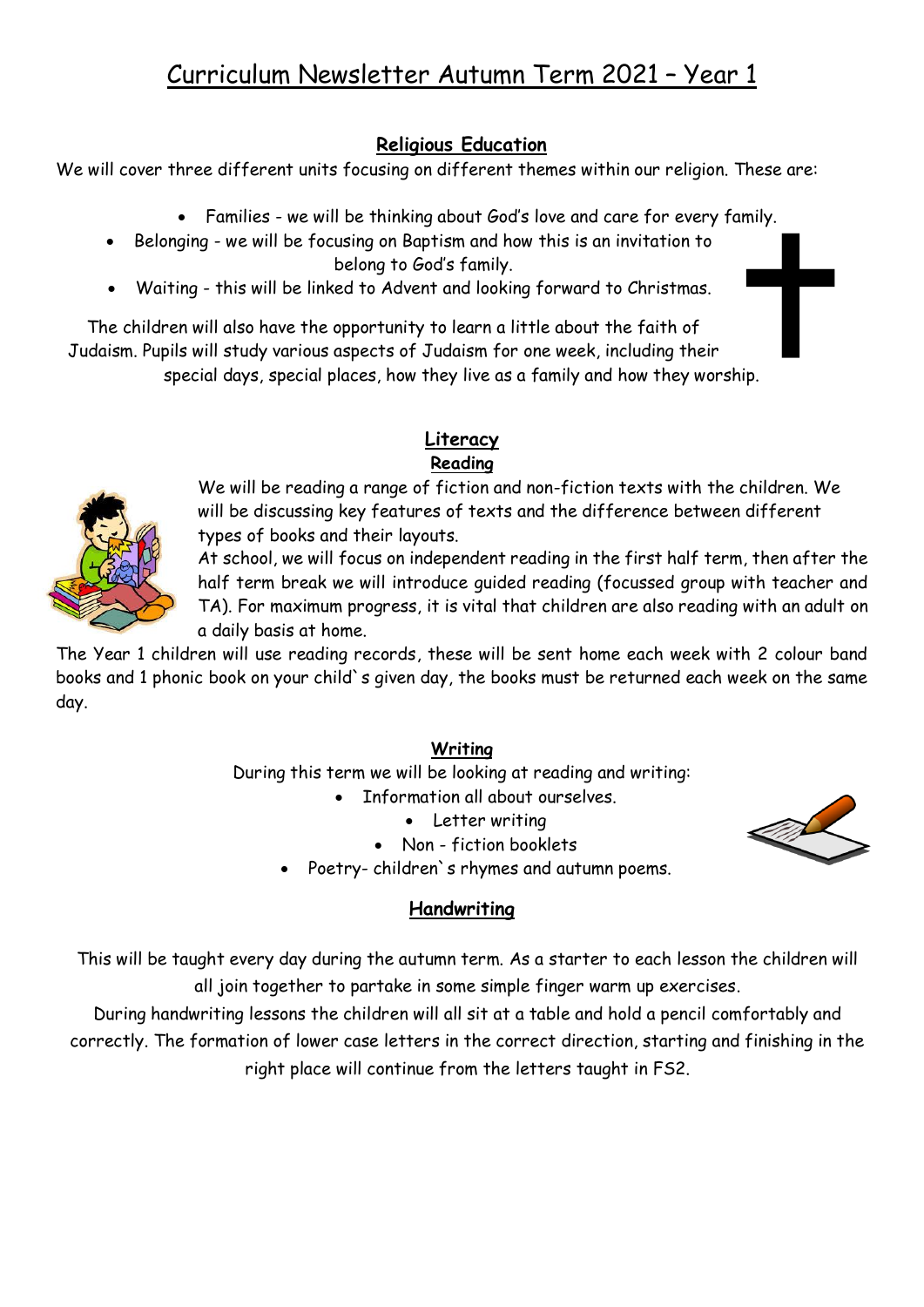## **Phonics daily sessions**



We will be introducing the children to Phase 5 after revising the phase 3 & 4 sounds. If we feel they need additional support on sounds learnt in Reception we will continue to work on Phase 3 and 4 before moving on. We will begin with the sounds **ie, ue, oe, oy, a–e, e–e, i–e, o–e** and **u–e**. If there are any sounds that you do not recognise please email through the school admin address and either Mrs Bratchell or Mrs John Lewis will contact you with support.

We will be reading with your child at least twice a week, we will be encouraging them to sound out any unknown words, to use the pictures as aids and to begin to learn words by sight e.g. the.

### **Grammar and Punctuation**

This term we will be focusing on:

- finger spaces
- capital letters
	- full stops

#### **Maths**

We aim to cover the following topics this term:

- Place Value recognising numbers, starting from 0-10 and moving up to numbers to 100.
	- Measurements capacity and mass, ordering and comparing.
	- Fractions beginning to understand the concept of half, including time.
		- Addition number bonds, written calculations and practical addition.
			- By the end of this term children will be required to:
- Count to and across 100, forwards and backwards with zero or one or from any given number.
	- Read and write numbers from 1-20 in numerals and words.

### **Science/History/Geography**

Within these topics children will cover:

- The five senses
- Observational changes across the four seasons
- Observe and describe weather associated with the seasons and how day length varies
- identify and name a variety of common wild and garden plants, including deciduous and evergreen trees
- The similarities and differences between toys throughout the ages and modern toys.

#### **The children will also be taught Art and DT, PE, PSHE, Computer studies and take part in masses and assemblies.**